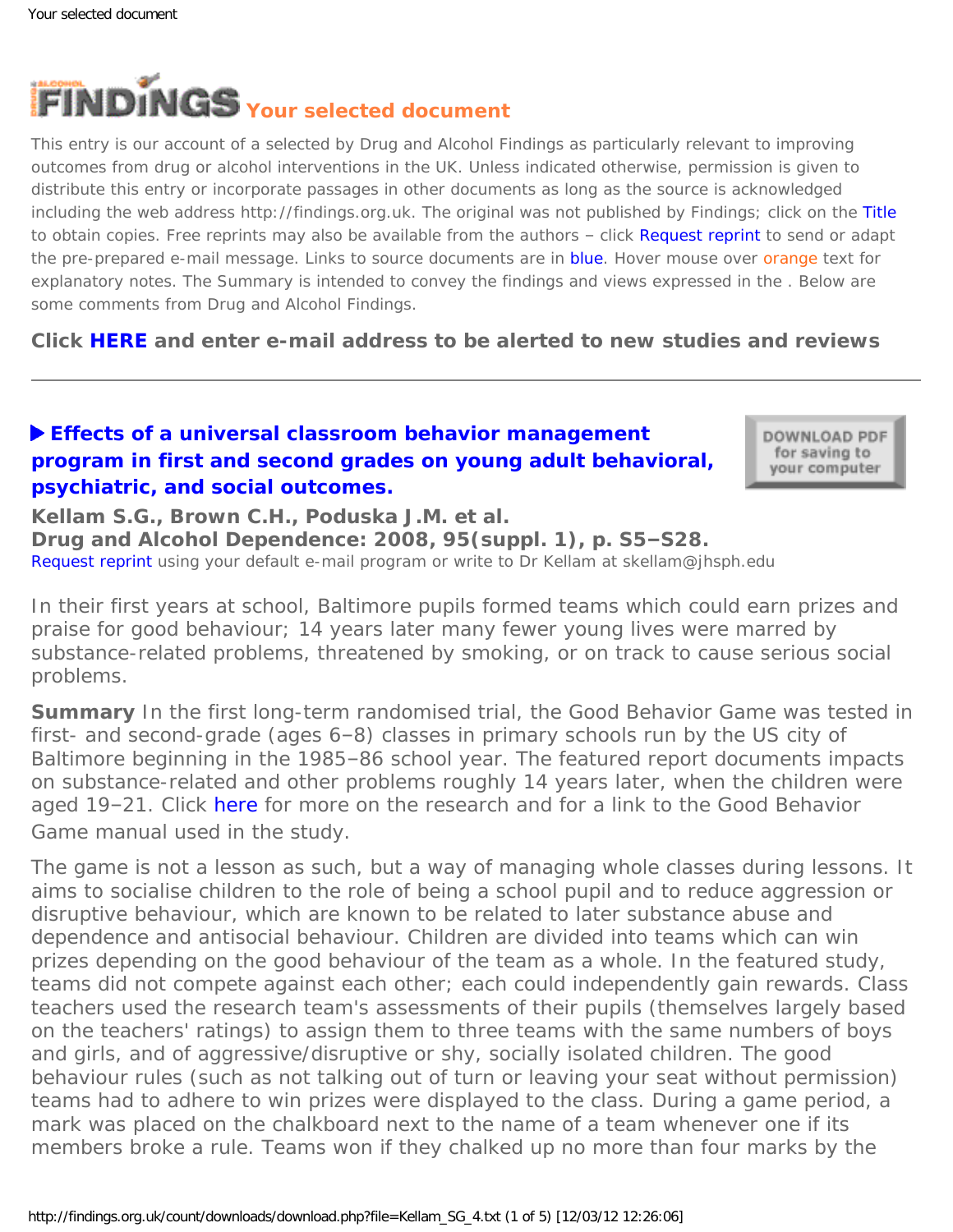#### Your selected document

end of the game period. At first teachers announced the start of game periods, which occurred at no set time but initially for 10 minutes three times a week. Praise plus tangible rewards such as such as colourful stickers or rubbers were awarded immediately after the game. Over the school year, game time increased to three hours a week at more varied and unpredictable times, periods became unannounced, and rewards delayed until the end of the day or week. Rewards changed from tangible objects to valued activities intrinsically related to the classroom setting, such as extra quiet time to read during the school day. In preparation, [Good Behavior Game teachers](#page-0-0) were trained for 40 hours, their teaching was monitored, and they received continued mentoring.

The most stringent test of the game involved comparing children who had been in eight Good Behavior Game classes with comparable children from six control classes at the same schools who had not experienced the game. Game classes were also compared with classes in similar schools where the game was not implemented. Additionally, it was implemented twice in succeeding intakes of first-grade children who were taught using it in the first two years of primary schooling. Details in [background notes.](https://findings.org.uk/count/downloads/download.php?file=Kellam_SG_4_back.htm#methods</a>)

Three quarters of the first intake of children [were interviewed](#page-0-0) by telephone when aged 19–21, using a standard questionnaire which yields mental health diagnoses based on the US classification system known as **DSM-IV**. The general pattern was that among young men, and especially those who in their initial school years had been rated as the most aggressive or disruptive, exposure to the Good Behavior Game had substantially curbed the development of proscribed and anti-social behaviours. Substance abuse and dependence were among those most strongly affected. However, among children (including girls) not predisposed at an early age to developing these behaviours, the game made less or no difference. Neither did it affect the development of pathological anxiety or depression, relatively unrelated to the aggressive and disruptive tendencies the game was intended to manage. Effects were greater and more consistent in the first set of pupils whose teachers were freshly trained and subject to continued monitoring and mentoring, suggesting that these supports [may be needed](#page-0-0) to maximise implementation and benefits, and in particular to focus benefits on the pupils most in need. For detailed findings see [background notes.](https://findings.org.uk/count/downloads/download.php?file=Kellam_SG_4_back.htm#findings</a>)

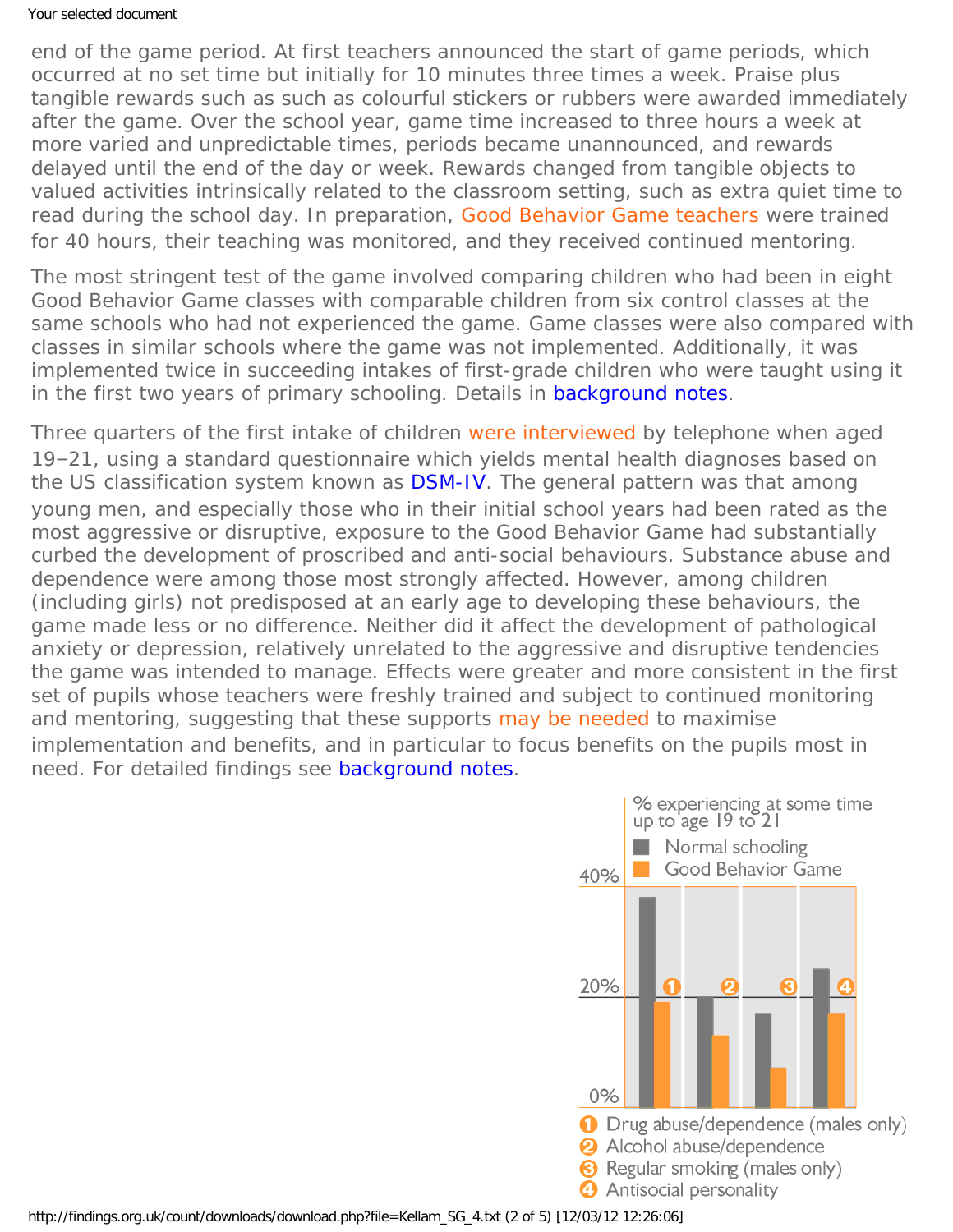Based on the significant results from the first set of pupils, the authors derived estimates of the proportions of children who would as young adults have developed problems with versus without experience of the game as tested in the trial – that is, consistently applied over the first two years of primary schooling by freshly trained and continually supported teachers  $\triangleright$  chart. Estimates were that the game would: halve the proportion of boys later meeting criteria for drug abuse or dependence (from 38% to 19%); across both genders, do nearly as well in cutting rates of alcohol abuse or dependence from 20% to 13%; reduce the prevalence of regular smoking among boys from 17% to 7%; across both genders, cut the proportion exhibiting serious and pervasive antisocial behaviour from 25% to 17%; and halve this rate (from 86% to 41%) among boys whose early classroom behaviour indicated they were most likely to develop this behaviour.

FINDINGS See this [Findings analysis](https://findings.org.uk/count/downloads/download.php?file=Kellam_SG_6.txt) for a practitioner-friendly account of the implications of their work from the researchers involved in the Good Behavior Game trials.

Findings from the featured study represent some of the most substantial effects ever recorded from a school-based prevention programme. Unusually, the study's design was able to test whether effects persisted through to young adulthood. There are some key points about both the intervention and the findings. First, unlike most other school programmes, the Good Behavior Game does not occupy precious curriculum time. It is a way of managing a class while teaching the school's usual curriculum. To the degree that it works, teachers can expect to be able to teach less disruptive classes more effectively.

Secondly, partly because there is no 'subject' content, the intervention intercedes at the level of how the pupil relates to the social world around them and vice versa. The result is a range of beneficial effects. These are most easily documented for the minority of youngsters most likely to develop unhealthy relationships, but the benefits should extend to their friends, families, neighbours and colleagues, and to the broader society which is relieved of responding to proscribed and/or antisocial behaviour. The strategy is consistent with [the observation](http://www.aahb.us/PDFs/PDFs%20RL%20Papers/02%20RL%20Paper.pdf) that typically children develop a constellation of mutually aggravating problems, related the further back one looks to a shared set of factors affecting children's mental and physical well-being. Among these is a positive school environment, found in [other studies](https://findings.org.uk/count/downloads/download.php?file=Henry_KL_2.txt) to be strongly related to substance use.

Thirdly, and again unusually, the study directly measured *problem* substance use outcomes, not use as such, so sidestepped the criticism that experimentation with substances is relatively normal behaviour sometimes falsely dubbed a problem. However, this raises its own problems, primarily to do with the [questionable applicability](#page-0-0) to young people of diagnostic criteria developed largely from experience with adults in clinical settings, issues which have been raised in respect of both [alcohol](http://dx.doi.org/10.1016/j.drugalcdep.2005.03.023) and [drug](http://ajp.psychiatryonline.org/cgi/content/full/155/4/486) diagnoses. It is, for example, possible that the game led to fewer children meeting abuse criteria because it curbed antisocial tendencies, not because it did anything to curb substance use as such. Also the [diagnoses](#page-0-0) were to do with *ever* having met the relevant criteria. By definition this is not necessarily indicative of a continuing problem, particularly as major life changes after the end of compulsory schooling (such as starting to drive, getting a job, starting a family, leaving home) could lead to transition in to and out of diagnostic categories, regardless of any changes in substance use.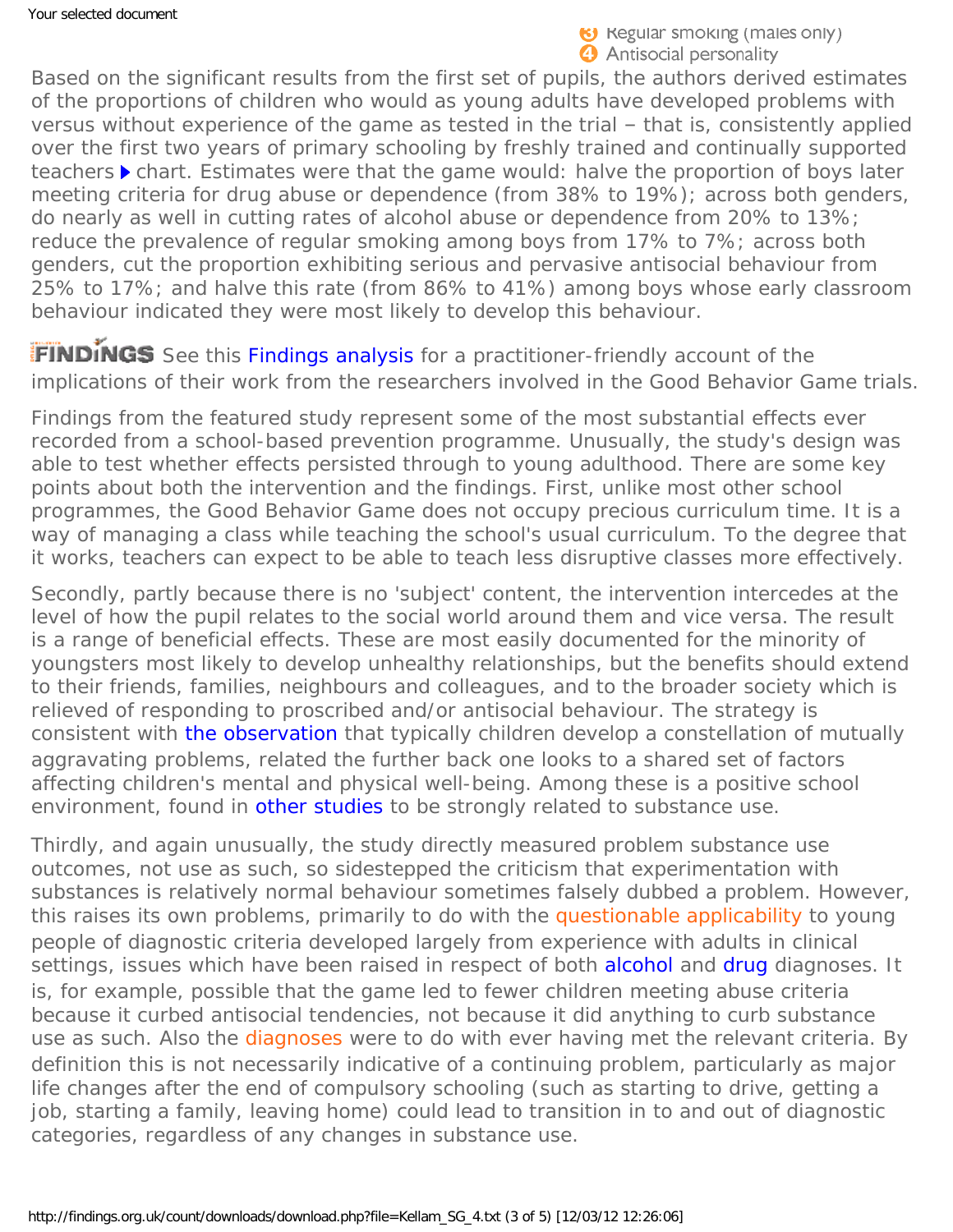### Your selected document

However, the Good Behavior Game also led to 'real world' impacts of the kind which would be expected from the outcomes in the featured report, lending substance to its diagnoses. [Another report](http://dx.doi.org/10.1016/j.drugalcdep.2007.10.009) from the same study [found](#page-0-0) that in both the first and second sets of pupils, 19–21-year-old young men previously exposed to the game said they had significantly less often had contact with services intended to deal with behavioural, emotional, or substance use problems. Again the greatest impact was among those most prone in their early years to developing these problems. Of most interest in the current context were reductions in drug treatment interventions. Without the game, around a tenth of the former pupils recalled this kind of intervention; with the game, this figure was more than halved, though the results fell short of statistical significance. Among the [first set](#page-0-0) of pupils the game was also [associated](http://dx.doi.org/10.1016/j.drugalcdep.2008.01.005) with halved risks of thinking about or attempting suicide. Finally, stepping beyond the youths' own accounts, reductions [were](http://dx.doi.org/10.1016/j.drugalcdep.2007.10.015) [found](http://dx.doi.org/10.1016/j.drugalcdep.2007.10.015) among high-risk youth in official records of violent or criminal behaviour.

Among other studies of the game, the most relevant is a [recent trial in the Netherlands](http://dx.doi.org/10.1016/j.drugalcdep.2008.10.004). This followed up primary school pupils in classes randomly allocated the game to age 13, possibly too young to expect substantial impacts on substance use. Nevertheless it did find a [significant reduction](#page-0-0) in smoking. There were also hints of a reduction in drinking, which reached statistical significance only in respect of past-week drinking, the most serious level assessed in the study. See [background notes](https://findings.org.uk/count/downloads/download.php?file=Kellam_SG_4_back.htm#comments</a>) for further considerations relevant to whether results would be similar in other schools and cultures, risks of harnessing pupil peer pressure, and how the game works to prevent disrupted classes propelling aggressive and disruptive boys in to seriously antisocial and problematic teenagers.

The Good Behavior Game is [not the only](http://www.atypon-link.com/PNG/doi/abs/10.5555/ajhb.2002.26.6.407) early school intervention to have shown promising effects across a range of behaviours, nor is it a complete solution to adjustment problems and developmental inequality. The team behind the Baltimore studies have themselves combined it with interventions to develop fundamental intellectual competencies such as maths and critical thinking. As measured [up to about](https://findings.org.uk/count/downloads/download.php?file=nug_11_8.pdf) [age 13](https://findings.org.uk/count/downloads/download.php?file=nug_11_8.pdf)-14, these curbed the incidence of smoking and use of [drugs like heroin and](#page-0-0) [cocaine](#page-0-0) but not cannabis use or drinking.

The principles embodied in the game (such as harnessing positive peer pressure, everyone can win, spotting and rewarding good behaviour, setting achievable objectives, mechanisms for internalising this reward structure, children setting their own rules, counteracting counterproductive cliques) do however seem a valuable element and can be widely implemented. The game itself has [been found](http://dx.doi.org/10.1177/0145445503261165) feasible and effective in terms of classroom behaviour control in British schools. In broader form, these principles are embodied in the strand of personal, social, health and economic education (PSHE) which aims to create a climate in the classroom within which sensitive issues (including disruptive and aggressive behaviour) can be explored openly and honestly without fear of ridicule or betrayal of confidence, based on standards which the children themselves have helped generate. They can also be found in the **SEAL** (social and emotional aspects of learning) curriculum widely used in British primary schools.

Where these UK initiatives differ from the Good Behavior Game is in their rejection of approaches based purely on a mechanical system of rules, rewards and sanctions, seen